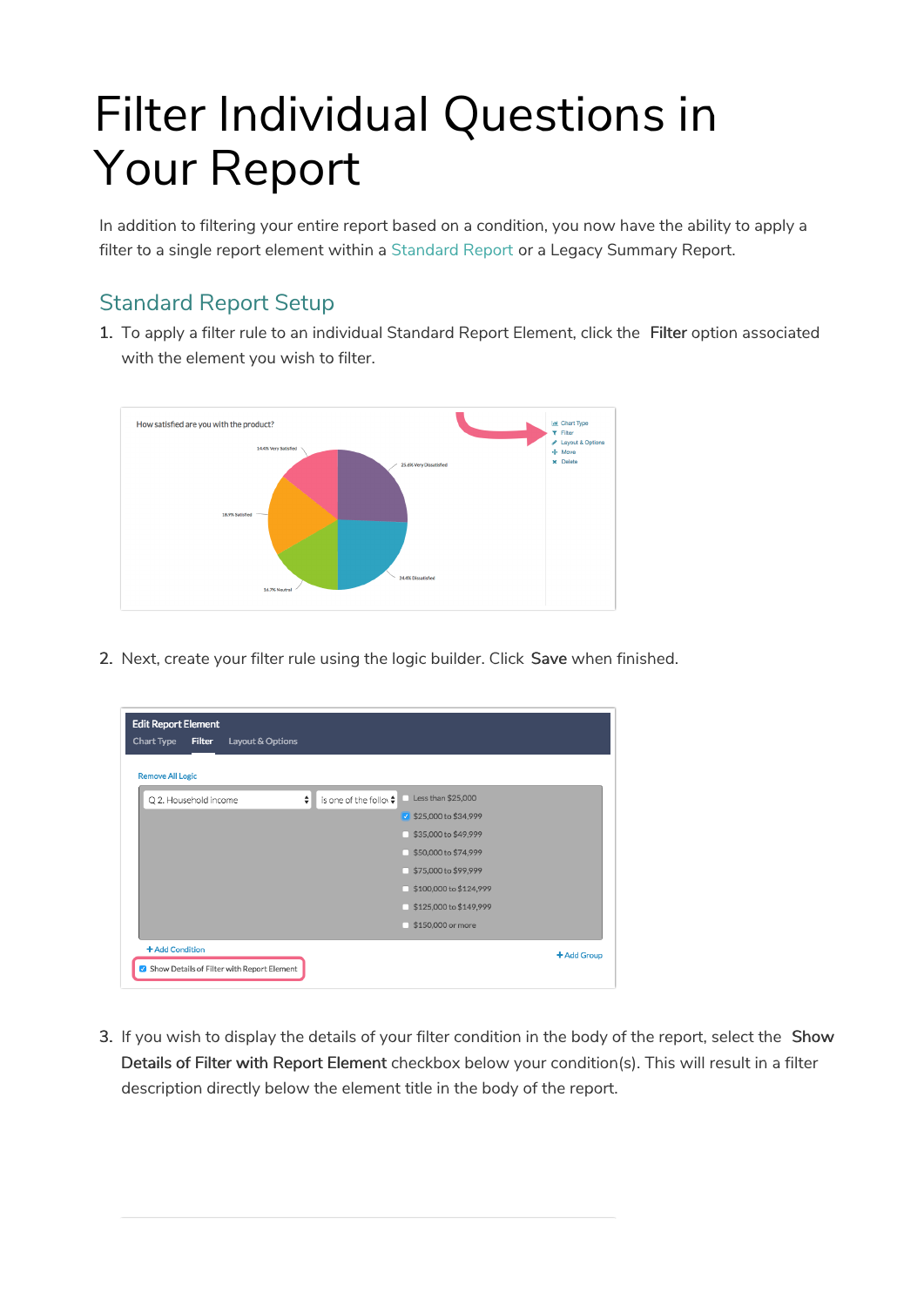

### Filter by Campaign

If you are using multiple share methods to distribute your survey, you can now filter your individual report elements based on the share method.

- 1. To filter a specific element based on the share method (Standard Report), click the Filter option associated with the element you wish to filter.
- 2. Click to expand the Filter by Survey Link or Campaign section and choose the link/share method that you want to include in the question's dataset.



3. Click Save to apply your filter.

### Legacy Summary Report Setup

1. To apply a filter rule to a specific Summary Report Element, click on Customize Report and click on the element title of the element that you wish to edit.